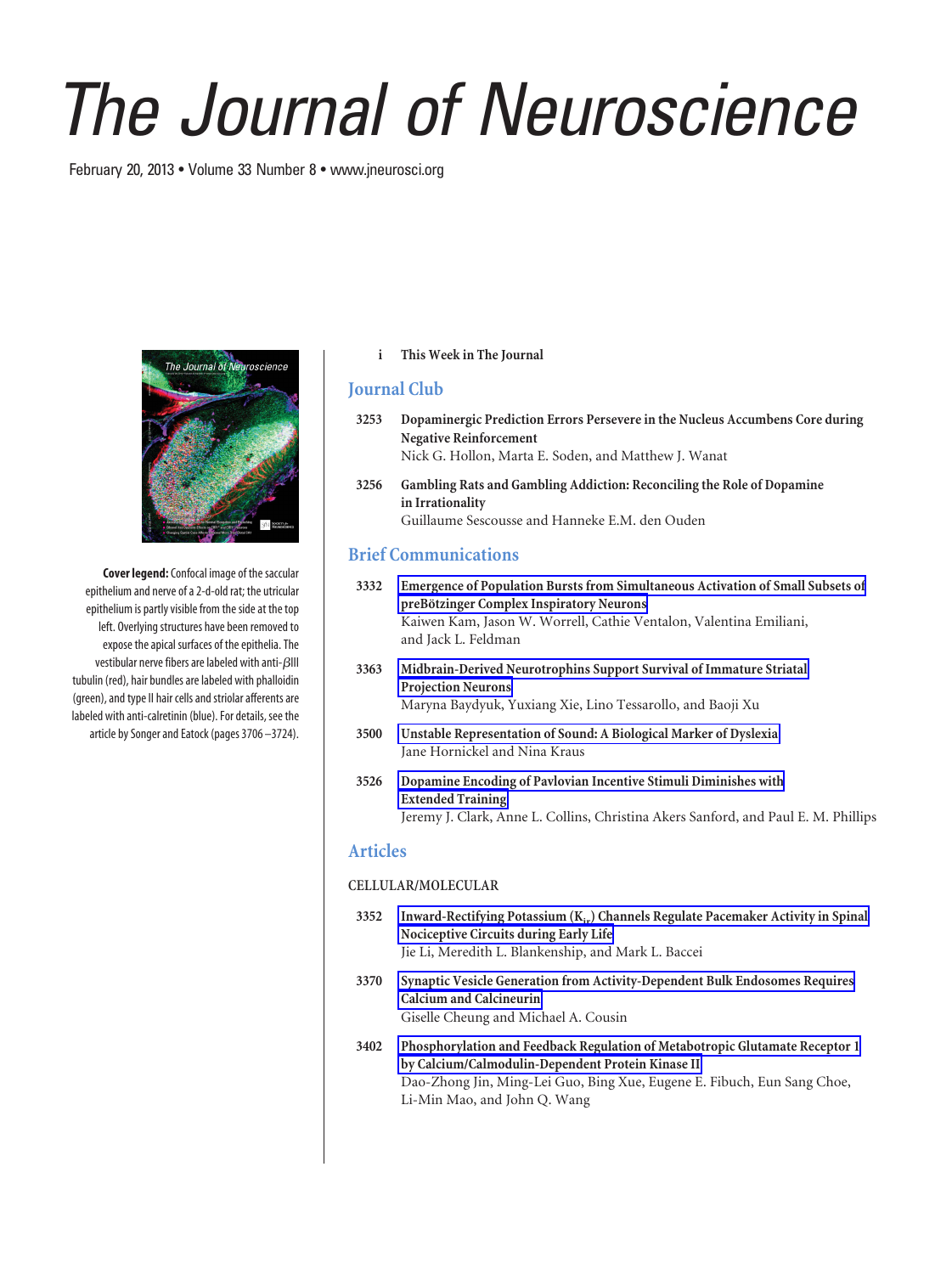| 3413 | Storage and Uptake of D-Serine into Astrocytic Synaptic-Like Vesicles<br><b>Specify Gliotransmission</b><br>Magalie Martineau, Ting Shi, Julien Puyal, Ann M. Knolhoff, Jérôme Dulong,<br>Bruno Gasnier, Jürgen Klingauf, Jonathan V. Sweedler, Reinhard Jahn,<br>and Jean-Pierre Mothet                                                                              |
|------|-----------------------------------------------------------------------------------------------------------------------------------------------------------------------------------------------------------------------------------------------------------------------------------------------------------------------------------------------------------------------|
| 3452 | Histone-Methyltransferase MLL2 (KMT2B) Is Required for Memory Formation<br>in Mice<br>Cemil Kerimoglu, Roberto C. Agis-Balboa, Andrea Kranz, Roman Stilling,<br>Sanaz Bahari-Javan, Eva Benito-Garagorri, Rashi Halder, Susanne Burkhardt,<br>Adrian Francis Stewart, and Andre Fischer                                                                               |
| 3533 | Neuronal D-Serine and Glycine Release Via the Asc-1 Transporter Regulates NMDA<br>Receptor-Dependent Synaptic Activity<br>Dina Rosenberg, Samar Artoul, Adi C. Segal, Goren Kolodney, Inna Radzishevsky,<br>Elena Dikopoltsev, Veronika N. Foltyn, Ran Inoue, Hisashi Mori,<br>Jean-Marie Billard, and Herman Wolosker                                                |
| 3545 | Phospholipid Scramblase-1-Induced Lipid Reorganization Regulates Compensatory<br>Endocytosis in Neuroendocrine Cells<br>Stéphane Ory, Mara Ceridono, Fanny Momboisse, Sébastien Houy,<br>Sylvette Chasserot-Golaz, Dimitri Heintz, Valérie Calco, Anne-Marie Haeberlé,<br>Flor A. Espinoza, Peter J. Sims, Yannick Bailly, Marie-France Bader,<br>and Stéphane Gasman |
| 3557 | P2X7 Receptor Channels Allow Direct Permeation of Nanometer-Sized Dyes<br>Liam E. Browne, Vincent Compan, Laricia Bragg, and R. Alan North                                                                                                                                                                                                                            |
| 3582 | Dexras1, a Small GTPase, Is Required for Glutamate-NMDA Neurotoxicity<br>Yong Chen, Reas S. Khan, Alyssa Cwanger, Ying Song, Catherine Steenstra,<br>Sookhee Bang, Jaime H. Cheah, Joshua Dunaief, Kenneth S. Shindler,<br>Solomon H. Snyder, and Sangwon F. Kim                                                                                                      |
| 3588 | The Endocannabinoid 2-Arachidonoylglycerol Negatively Regulates Habituation<br>by Suppressing Excitatory Recurrent Network Activity and Reducing Long-Term<br>Potentiation in the Dentate Gyrus<br>Yuki Sugaya, Barbara Cagniard, Maya Yamazaki, Kenji Sakimura,<br>and Masanobu Kano                                                                                 |
| 3612 | Specific Trans-Synaptic Interaction with Inhibitory Interneuronal Neurexin Underlies<br>Differential Ability of Neuroligins to Induce Functional Inhibitory Synapses<br>Kensuke Futai, Christopher D. Doty, Brian Baek, Jubin Ryu, and Morgan Sheng                                                                                                                   |
| 3646 | CCAAT Enhancer Binding Protein δ Plays an Essential Role in Memory Consolidation<br>and Reconsolidation<br>Amy A. Arguello, Xiaojing Ye, Ozlem Bozdagi, Gabriella Pollonini, Sophie Tronel,<br>Dhananjay Bambah-Mukku, George W. Huntley, Daniela Platano,<br>and Cristina M. Alberini                                                                                |
| 3668 | Quantitative Localization of Ca <sub>v</sub> 2.1 (P/Q-Type) Voltage-Dependent Calcium Channels<br>in Purkinje Cells: Somatodendritic Gradient and Distinct Somatic Coclustering with<br><b>Calcium-Activated Potassium Channels</b><br>Dwi Wahyu Indriati, Naomi Kamasawa, Ko Matsui, Andrea L. Meredith,<br>Masahiko Watanabe, and Ryuichi Shigemoto                 |
| 3692 | Endfeet Serve as Diffusion-Limited Subcellular Compartments in Astrocytes<br>Mutsuo Nuriya and Masato Yasui                                                                                                                                                                                                                                                           |
| 3706 | Tuning and Timing in Mammalian Type I Hair Cells and Calyceal Synapses<br>Jocelyn E. Songer and Ruth Anne Eatock                                                                                                                                                                                                                                                      |
|      |                                                                                                                                                                                                                                                                                                                                                                       |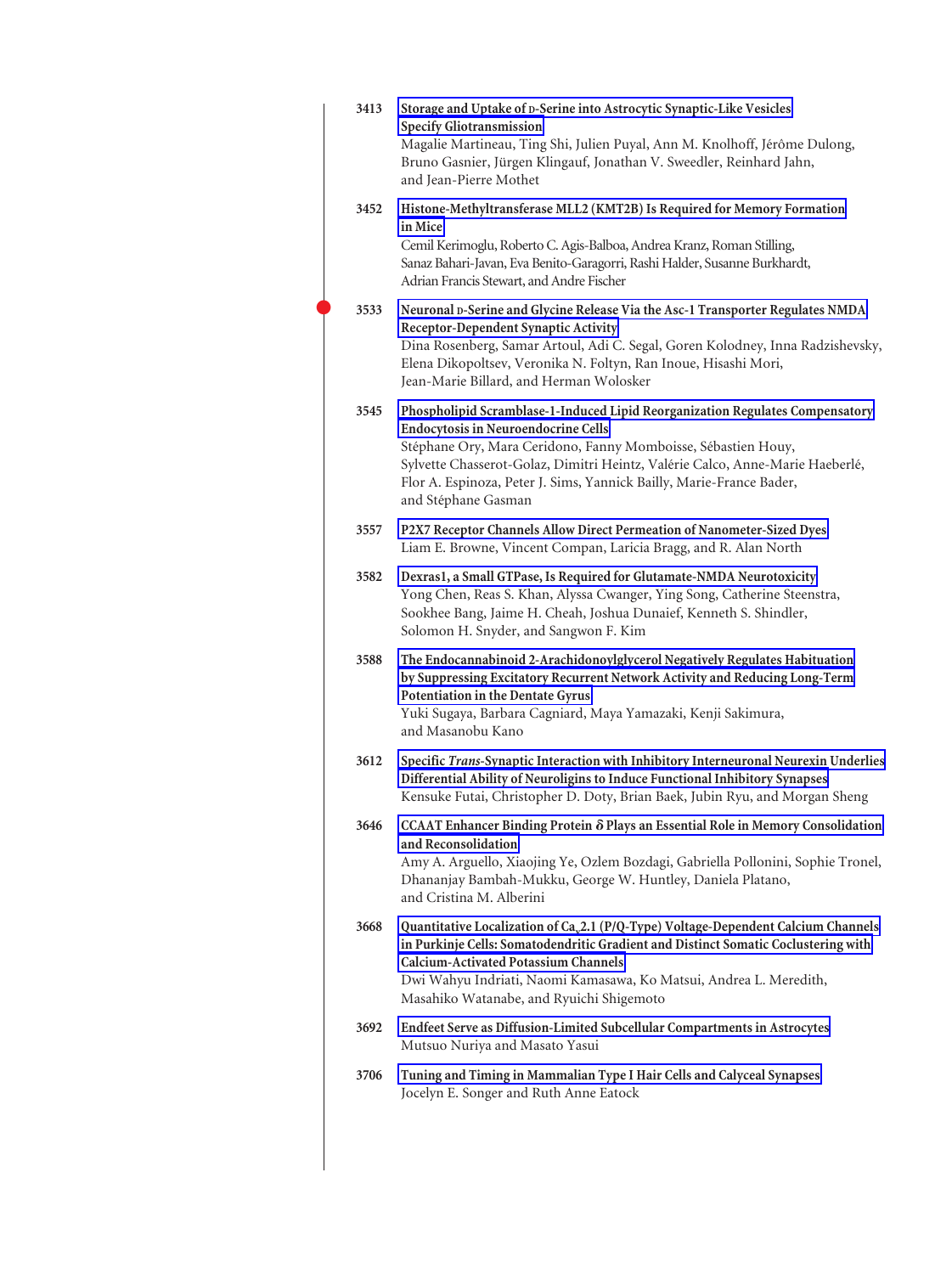| DEVELOPMENT/PLASTICITY/REPAIR |                                                                                                                                                                                                                                                                                                                                                                             |  |
|-------------------------------|-----------------------------------------------------------------------------------------------------------------------------------------------------------------------------------------------------------------------------------------------------------------------------------------------------------------------------------------------------------------------------|--|
| 3311                          | Axonally Synthesized $\beta$ -Actin and GAP-43 Proteins Support Distinct Modes of<br><b>Axonal Growth</b><br>Christopher J. Donnelly, Michael Park, Mirela Spillane, Soonmoon Yoo,<br>Almudena Pacheco, Cynthia Gomes, Deepika Vuppalanchi, Marguerite McDonald,<br>Hak Hee Kim, Tanuja T. Merianda, Gianluca Gallo, and Jeffery L. Twiss                                   |  |
| 3679                          | Gata3 Is a Critical Regulator of Cochlear Wiring<br>Jessica M. Appler, Cindy C. Lu, Noah R. Druckenbrod, Wei-Ming Yu,<br>Edmund J. Koundakjian, and Lisa V. Goodrich                                                                                                                                                                                                        |  |
|                               | <b>SYSTEMS/CIRCUITS</b>                                                                                                                                                                                                                                                                                                                                                     |  |
| 3259                          | Evolutionarily Novel Functional Networks in the Human Brain?<br>Dante Mantini, Maurizio Corbetta, Gian Luca Romani, Guy A. Orban,<br>and Wim Vanduffel                                                                                                                                                                                                                      |  |
| 3284                          | Novel Subunit-Specific Tonic GABA Currents and Differential Effects of Ethanol in the<br>Central Amygdala of CRF Receptor-1 Reporter Mice<br>Melissa A. Herman, Candice Contet, Nicholas J. Justice, Wylie Vale,<br>and Marisa Roberto                                                                                                                                      |  |
| 3299                          | Spatiotemporal Coordination of Slow-Wave Ongoing Activity across Auditory<br><b>Cortical Areas</b><br>Brandon J. Farley and Arnaud J. Noreña                                                                                                                                                                                                                                |  |
| 3390                          | Locus Coeruleus Stimulation Recruits a Broad Cortical Neuronal Network<br>and Increases Cortical Perfusion<br>Xavier Toussay, Kaustuv Basu, Baptiste Lacoste, and Edith Hamel                                                                                                                                                                                               |  |
| 3434                          | Natural and Drug Rewards Act on Common Neural Plasticity Mechanisms with<br>$\Delta$ FosB as a Key Mediator<br>Kyle K. Pitchers, Vincent Vialou, Eric J. Nestler, Steven R. Laviolette,<br>Michael N. Lehman, and Lique M. Coolen                                                                                                                                           |  |
| 3633                          | Stable Respiratory Activity Requires Both P/Q-Type and N-Type Voltage-Gated<br><b>Calcium Channels</b><br>Henner Koch, Sebastien Zanella, Gina E. Elsen, Lincoln Smith, Atsushi Doi,<br>Alfredo J. Garcia III, Aguan D. Wei, Randy Xun, Sarah Kirsch,<br>Christopher M. Gomez, Robert F. Hevner, and Jan-Marino Ramirez                                                     |  |
| 3659                          | Dendritic End Inhibition in Large-Field Visual Neurons of the Fly<br>Yishai M. Elyada, Juergen Haag, and Alexander Borst                                                                                                                                                                                                                                                    |  |
|                               | BEHAVIORAL/COGNITIVE                                                                                                                                                                                                                                                                                                                                                        |  |
| 3276                          | Foxp2 Mediates Sex Differences in Ultrasonic Vocalization by Rat Pups and Directs<br><b>Order of Maternal Retrieval</b><br>J. Michael Bowers, Miguel Perez-Pouchoulen, N. Shalon Edwards,<br>and Margaret M. McCarthy                                                                                                                                                       |  |
| 3323                          | The Impact of Visual Perceptual Learning on Sleep and Local Slow-Wave Initiation<br>Laura Mascetti, Vincenzo Muto, Luca Matarazzo, Ariane Foret, Erik Ziegler,<br>Geneviève Albouy, Virginie Sterpenich, Christina Schmidt, Christian Degueldre,<br>Yves Leclercq, Christophe Phillips, André Luxen, Gilles Vandewalle, Rufin Vogels,<br>Pierre Maquet, and Evelyne Balteau |  |
|                               |                                                                                                                                                                                                                                                                                                                                                                             |  |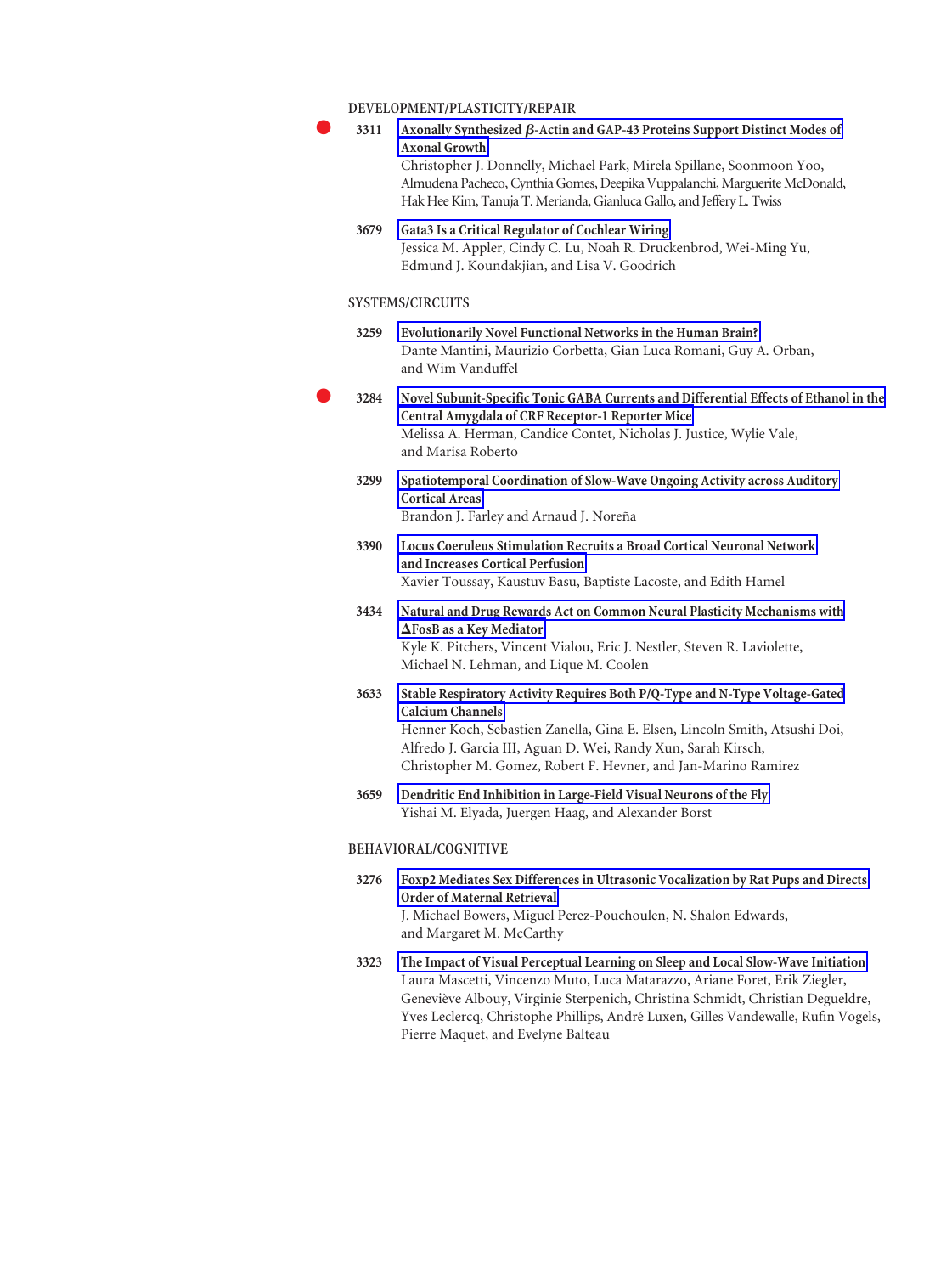| 3380 | Differential Effects of Amygdala, Orbital Prefrontal Cortex, and Prelimbic Cortex<br>Lesions on Goal-Directed Behavior in Rhesus Macaques<br>Sarah E. V. Rhodes and Elisabeth A. Murray                                                                                                                     |
|------|-------------------------------------------------------------------------------------------------------------------------------------------------------------------------------------------------------------------------------------------------------------------------------------------------------------|
| 3424 | Transcription of the Immediate-Early Gene Arc in CA1 of the Hippocampus<br>Reveals Activity Differences along the Proximodistal Axis That Are Attenuated<br>by Advanced Age<br>Andrea L. Hartzell, Sara N. Burke, Lan T. Hoang, James P. Lister,<br>Crystal N. Rodriguez, and Carol A. Barnes               |
| 3443 | Prefrontal Cortex Focally Modulates Hippocampal Place Cell Firing Patterns<br>Vincent Hok, Ehsan Chah, Etienne Save, and Bruno Poucet                                                                                                                                                                       |
| 3465 | Temporal Evolution of Pattern Disparity Processing in Humans<br>Christian Quaia, Boris M. Sheliga, Lance M. Optican, and Bruce G. Cumming                                                                                                                                                                   |
| 3477 | Neurons in Monkey Dorsal Raphe Nucleus Code Beginning and Progress of Step-by-<br>Step Schedule, Reward Expectation, and Amount of Reward Outcome in the Reward<br><b>Schedule Task</b><br>Kiyonori Inaba, Takashi Mizuhiki, Tsuyoshi Setogawa, Koji Toda,<br>Barry J. Richmond, and Munetaka Shidara       |
| 3492 | Parietal Oscillations Code Nonvisual Reach Targets Relative to Gaze and Body<br>Verena N. Buchholz, Ole Jensen, and W. Pieter Medendorp                                                                                                                                                                     |
| 3505 | Serotonin Modulates Striatal Responses to Fairness and Retaliation in Humans<br>Molly J. Crockett, Annemieke Apergis-Schoute, Benedikt Herrmann,<br>Matthew D. Lieberman, Ulrich Müller, Trevor W. Robbins, and Luke Clark                                                                                  |
| 3567 | Functional Specializations of the Ventral Intraparietal Area for Multisensory Heading<br><b>Discrimination</b><br>Aihua Chen, Gregory C. DeAngelis, and Dora E. Angelaki                                                                                                                                    |
| 3602 | Reputational Priors Magnify Striatal Responses to Violations of Trust<br>Elsa Fouragnan, Gabriele Chierchia, Susanne Greiner, Remi Neveu,<br>Paolo Avesani, and Giorgio Coricelli                                                                                                                           |
| 3624 | Acute and Long-Term Suppression of Feeding Behavior by POMC Neurons in the<br>Brainstem and Hypothalamus, Respectively<br>Cheng Zhan, Jingfeng Zhou, Qiru Feng, Ju-en Zhang, Shuailiang Lin,<br>Junhong Bao, Ping Wu, and Minmin Luo                                                                        |
| 3699 | Perceptual and Neuronal Boundary Learned from Higher-Order Stimulus<br>Probabilities<br>Hania Köver, Kirt Gill, Yi-Ting L. Tseng, and Shaowen Bao                                                                                                                                                           |
|      | NEUROBIOLOGY OF DISEASE                                                                                                                                                                                                                                                                                     |
| 3339 | The Pro-Inflammatory Cytokines IL-1 $\beta$ and TNF $\alpha$ Are Neurotrophic for<br><b>Enteric Neurons</b><br>P. -Y. Gougeon, Sandra Lourenssen, Tian Y. Han, Dileep G. Nair,<br>Mark J. Ropeleski, and Michael G. Blennerhassett                                                                          |
| 3514 | Spontaneous Optic Nerve Compression in the Osteopetrotic (op/op) Mouse:<br>A Novel Model of Myelination Failure<br>Yoichi Kondo, Jenna M. Ramaker, Abigail B. Radcliff, Simona Baldassari,<br>Joshua A. Mayer, James N. Ver Hoeve, Chuan-Li Zhang, Shing-Yan Chiu,<br>Raymond J. Colello, and Ian D. Duncan |
|      |                                                                                                                                                                                                                                                                                                             |